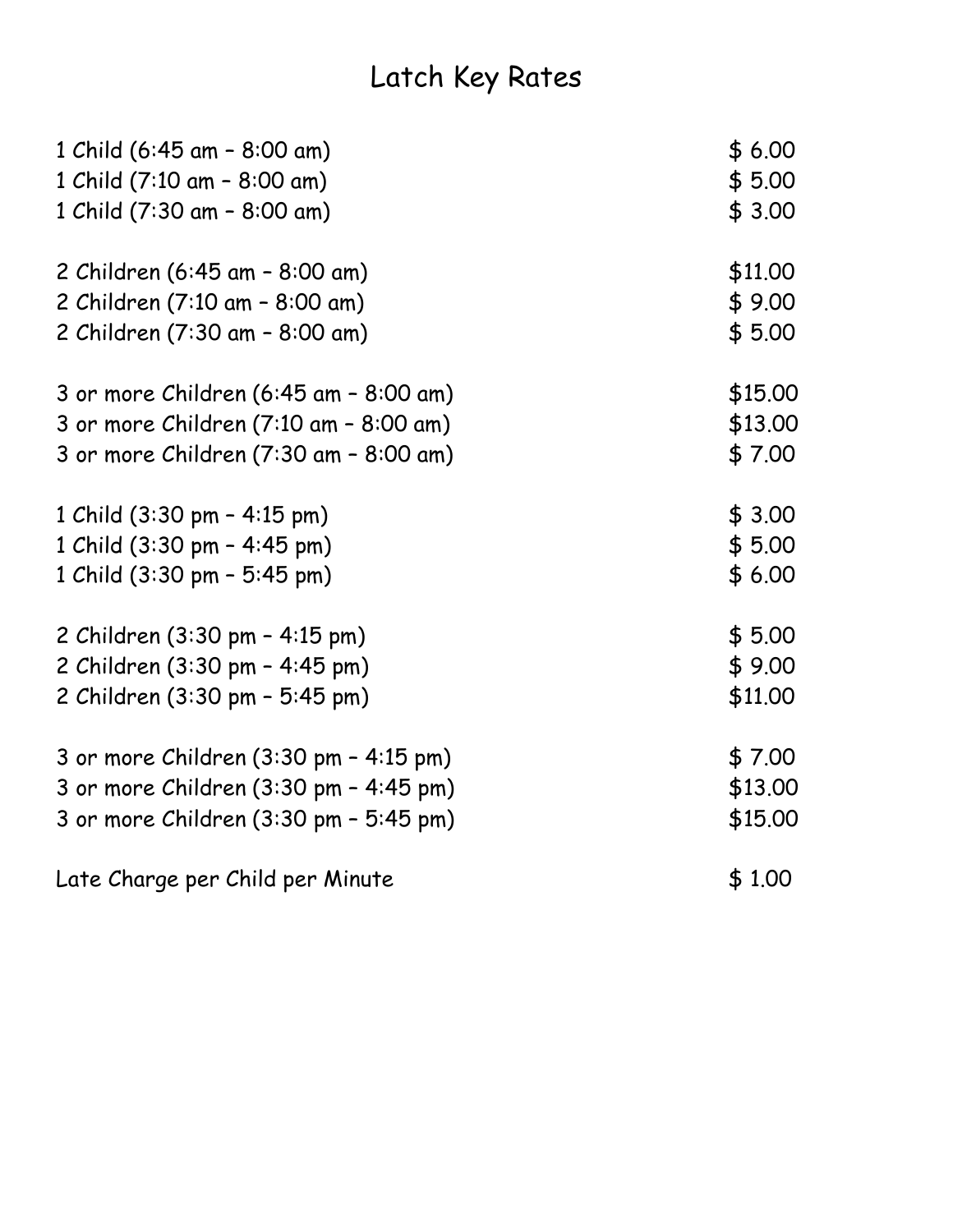## Early/Half Day Release Rates

| 1 Child Early Release (1:45 pm - 3:30 pm)            | \$5.00  |
|------------------------------------------------------|---------|
| 2 Children Early Release (1:45 pm - 3:30 pm)         | \$9.00  |
| 3 or more Children Early Release (1:45 pm - 3:30 pm) | \$13.00 |
|                                                      |         |
| 1 Child Half Day Release (12:30 - 1:30)              | \$2.50  |
| 1 Child Half Day Release (12:30 - 2:30)              | \$5.00  |
| 1 Child Half Day Release (12:30 - 3:30)              | \$7.00  |
| 2 Children Half Day Release (12:30 - 1:30)           | \$3.75  |
| 2 Children Half Day Release (12:30 - 2:30)           | \$7.50  |
| 2 Children Half Day Release (12:30 - 3:30)           | \$11.00 |
| 3 or more Children Half Day Release (12:30 - 1:30)   | \$4.75  |
| 3 or more Children Half Day Release (12:30 - 2:30)   | \$9.50  |
| 3 or more Children Half Day Release (12:30 - 3:30)   | \$15.00 |

## Snow Day/Delay/Holiday Break Rates

| 1 Child Full Day (8:00 am - 3:30 pm)                 | \$14.00 |
|------------------------------------------------------|---------|
| 2 Children Full Day (8:00 am - 3:30pm)               | \$22.00 |
| 3 or more Children Full Day (8:00 am - 3:30 pm)      | \$30.00 |
|                                                      |         |
| 1 Child 2 Hour Delay (8:00 am - 10:00 am)            | \$5.00  |
| 1 Child 2 Hour Delay (9:00 am - 10:00 am)            | \$2.50  |
| 2 Children 2 Hour Delay (8:00 am - 10:00 am)         | \$7.50  |
| 2 Children 2 Hour Delay (9:00 am - 10:00 am)         | \$3.75  |
| 3 or more Children 2 Hour Delay (8:00 am - 10:00 am) | \$9.50  |
| 3 or more Children 2 Hour Delay (8:00 am - 10:00 am) | \$4.75  |